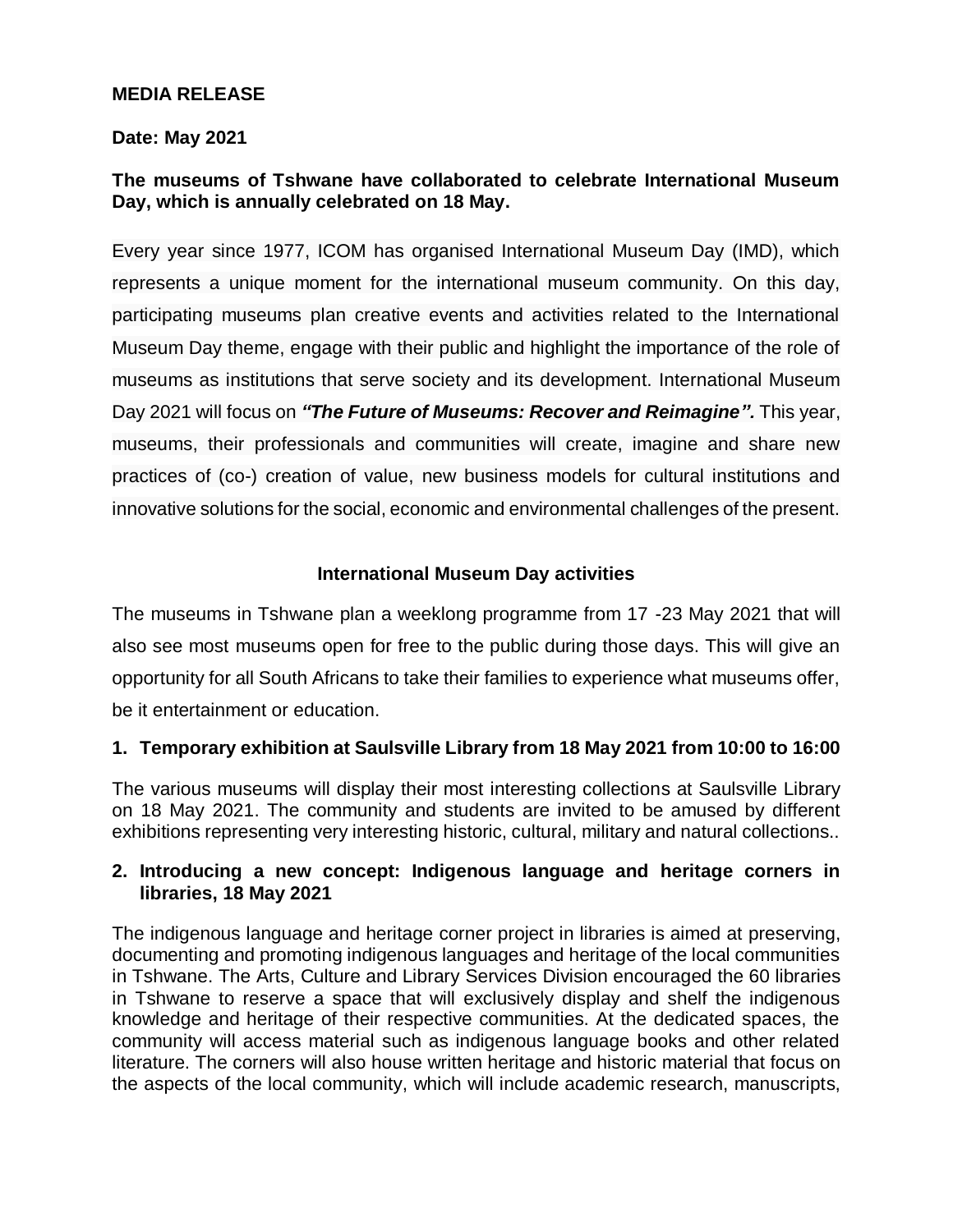articles, books, impact assessments, development plans, documentaries, photographs, etc.

The information will identify very well with the local community and assist them to best understand their localities and one another. The City will request key local community stakeholders and institutions to assist in collecting different material to resource these corners. Members of the community will be requested to donate old photographs of their locality, willing members of the community will be interviewed, and the national archives, and scientific research and academic institutions will be requested to share their research work conducted and written on the aspects of the communities, such as economy, health, social, politics, geographic, development, tourism, statistics, etc.

The material will enhance the sense of identity and encourage social cohesion among the local community members. Information will not only be easily accessible to the local community but will also encourage them to write and discuss the written documents for the advancement of their heritage.

## **3. Webinar on "The Future of Museums: Recover and Reimagine" on 28 May 2021 at 11:00**

With the theme *The Future of Museums: Recover and Reimagine*, International Museum Day 2021 invites museums, their professionals and communities to create, imagine and share new practices to (co-)create value, new business models for cultural institutions and innovative solutions for the social, economic and environmental challenges of the present.

Museums are struggling to recover from the pandemic and to create a valuable resource for people of all ages. The webinar presentation will comprise speakers from different backgrounds and the focus will be on the following four main pillars.

- The unparalleled challenges and impact of the COVID-19 pandemic on museums: **Annabell Lebethe: CEO Ditsong Museums of South Africa**
- How museums can recover and reimagine **Ms Anneliese Mehnert (Anza) Assistant Curator / Researcher, Museum of Anthropology and Archaeology, Department of Anthropology and Archaeology**
- What can we do differently? International perspective **Nicholas Clarke: Delft University of Technology in Netherlands**
- Museums and galleries as drivers of cultural tourism post COVID-19 pandemic: **Nico Rowan, Chairman – Tshwane Tourism Association and Managing Director – Manhattan Hotel Pretoria**